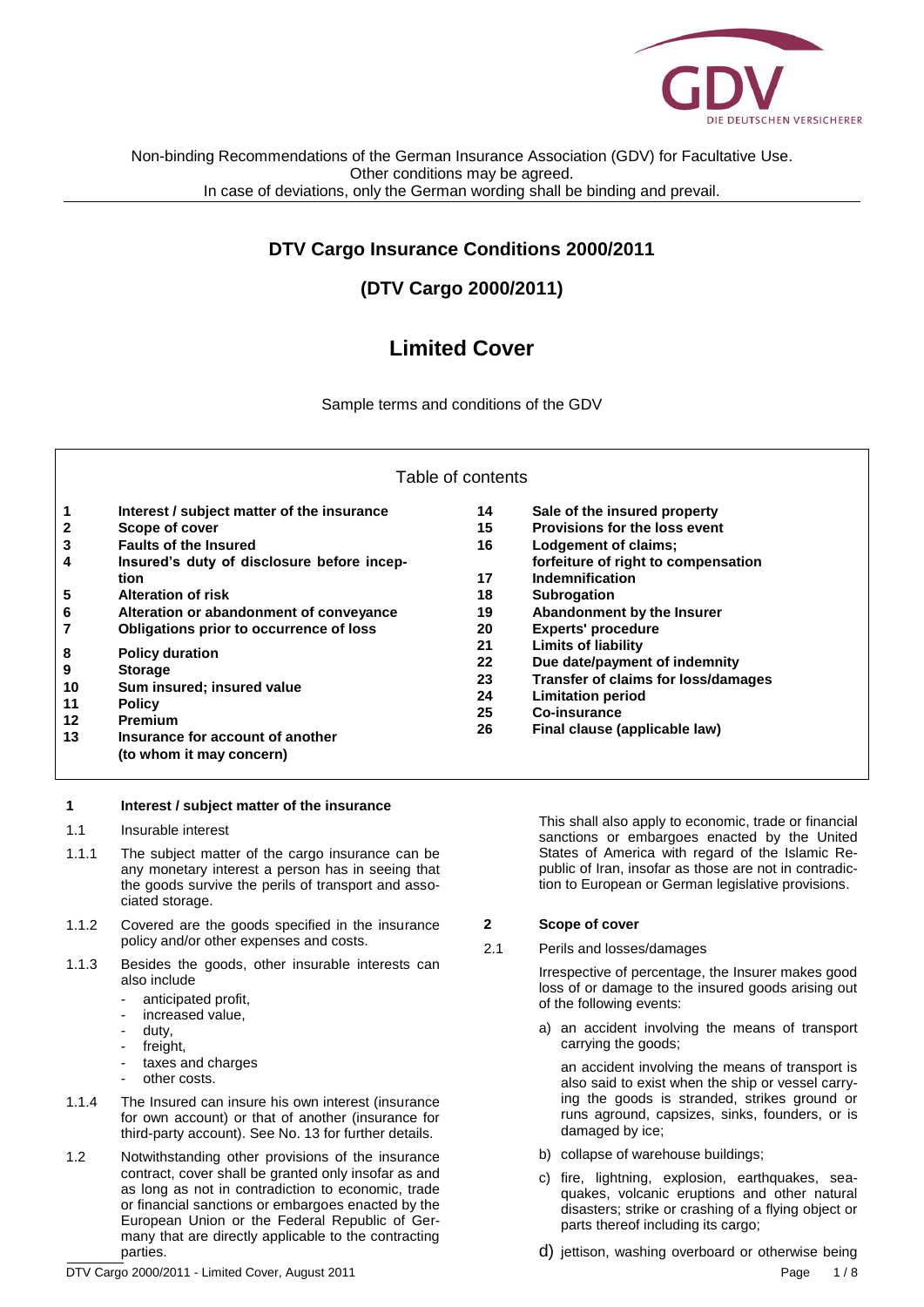

lost overboard as a result of heavy weather;

- e) general average sacrifice;
- f) discharging, interim storage and loading of goods at a port or airport of distress entered as a result of an insured event or following an emergency landing;
- g) total loss of entire packages during loading onto or unloading from a means of transport, or during transhipment to or from a means of transport.
- 2.2 Special cases
- 2.2.1 Pre-carriage goods or returned goods

Pre-carriage goods or returned goods are covered under the same conditions as other goods. This does not affect the Insured's obligation to prove that the damage occurred during the insured transport.

2.2.2 Damaged goods

If the goods are already damaged at the inception of the policy, the Insurer makes good the loss or damage only if the existing damage did not have any influence on the damage that occurred during the insured period.

- 2.3 Insured expenses and costs
- 2.3.1 The Insurer also indemnifies:
- 2.3.1.1 General Average contributions (G.A.) based on an adjustment drawn up in accordance with the law, the York-Antwerp Rules, the Rhine Rules (IVR), or any other internationally recognised G.A. rules, provided that the measure was intended to avert an insured loss/damage. If the contributory value exceeds the insured value and the latter equals the sum insured, the Insurer indemnifies to the limit of the sum insured. Provisions relating to under insurance as well as the conditions under No. 2.3.3 are unaffected by the above.

Within the scope of these provisions, the Insurer undertakes to reject claims made against the Insured for compensation and expenses arising from the Both to Blame Collision Clause;

- 2.3.1.2 expenses for averting, minimising and ascertaining the scale or extent of damage, such as
- 2.3.1.2.1 expenses reasonably incurred in averting or minimising an insured loss when that loss/damage has occurred (loss event) or is directly threatening;
- 2.3.1.2.2 expenses incurred by the Insured on the instruction of the Insurer when an insured loss/damage has occurred;
- 2.3.1.2.3 costs properly and reasonably incurred in assessing or determining the insured loss/damage, as well as costs incurred by a third party appointed to perform this task on instruction of the Insurer;
- 2.3.1.3 costs properly and reasonably incurred in transhipping, temporarily storing and forwarding the goods after an insured event or an insured accident involving the means of transport has occurred, insofar as they were incurred on instruction of the Insurer and are not already covered under No. 2.3.1.2.
- 2.3.2 The Insurer bears the expenses and costs as per Nos. 2.3.1.2.1 and 2.3.1.2.2 even if the measures undertaken were unsuccessful.
- 2.3.3 Expenses and costs as per Nos. 2.3.1.1 and 2.3.1.2 are reimbursed even if, together with other payments, they exceed the sum insured.
- 2.3.4 The Insured may request the Insurer to assume contributions to general average via guarantee, advance him such contributions, as well as advance the amount required to avert, minimise or ascertain the size of a loss.
- 2.4 Perils not covered
- 2.4.1 Cover is not provided for the following perils:
- 2.4.1.1 war, civil war or similar hostilities as well as perils which - whether war be declared or not - arise out of the hostile use of weapons of war and from the existence of derelict weapons of war as a result of one of these perils;
- 2.4.1.2 strikes, lock-outs, industrial unrest, acts of violence by terrorist or political groups - regardless of the number of people involved - riots and other civil commotions;
- 2.4.1.3 confiscation, deprivation of possession or other acts of authorities;
- 2.4.1.4 the use of chemical, biological, biochemical substances or electromagnetic waves as weapons which constitute a public danger, irrespective of other contributory causes;
- 2.4.1.5 nuclear energy or other ionising radiation;
- 2.4.1.6 insolvency or financial default of the shipowner, charterer or operator, or in respect of any other financial dispute involving the above parties, unless:
	- the Insured can prove that he exercised the diligence of a prudent businessman in choosing the above parties or the responsible forwarding agent;
	- the Insured or Assured is the buyer and, under the terms of the sales contract, had no control over the choice of persons involved in the transport of the goods.
- 2.4.2 The risks covered under Nos. 2.4.1.1 2.4.1.3 and 2.4.1.5 can be insured additionally within the scope of the respective DTV clauses.
- 2.5 Exclusions
- 2.5.1 The Insurer is not liable for losses/damages arising from
- 2.5.1.1 a delay in the transport;
- 2.5.1.2 inherent vice or the nature of the goods;
- 2.5.1.3 customary differences or losses in number, weight or measure of the goods. If a deductible has been agreed, however, such differences or losses are regarded as covered;
- 2.5.1.4 ordinary humidity or fluctuations in temperature;
- 2.5.1.5 inappropriate and inadaquate packaging or incorrect stowage insofar as the Insured acted wilfully or with gross negligence.
- 2.5.2 The Insurer is not liable for indirect loss/damage in whatever form.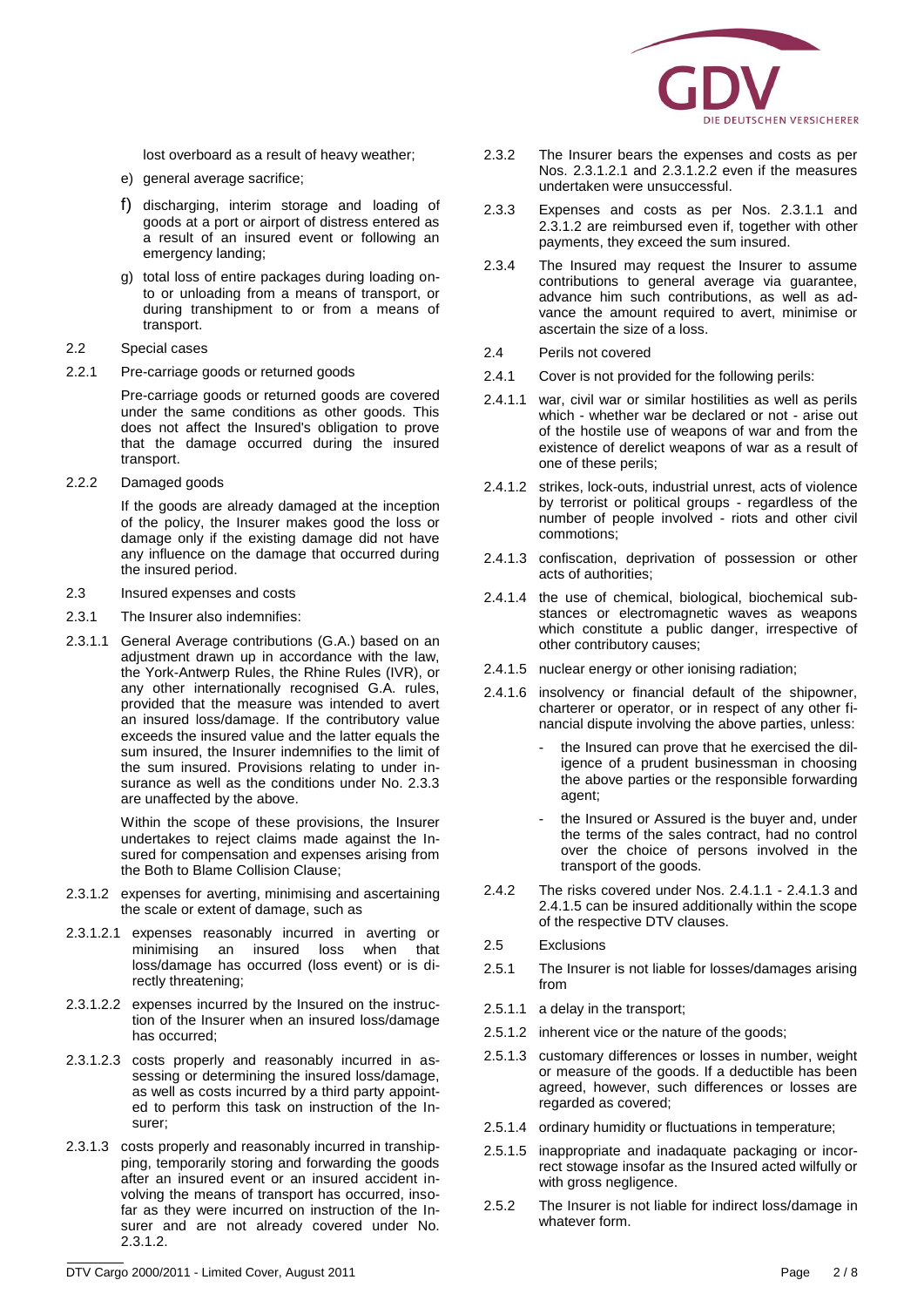

#### 2.6 Causation

In the event of a loss/damage which, under the circumstances, could also have been caused by a non-insured risk (see Nos. 2.4.1.1 - 2.4.1.3, and No. 2.4.1.6) or peril (see Nos. 2.5.1.1 - 2.5.1.5), the Insurer is obliged to indemnify if the loss or damage was, in all probability, caused by an insured peril.

#### **3 Faults of the Insured**

The Insurer is not obliged to indemnify if the insured event is caused by a wilful or grossly negligent act of the Insured.

#### **4 Insured's duty of disclosure before inception**

4.1 Before inception of the policy, the Insured is obliged to disclose all material facts and circumstances, and to answer completely and truthfully all questions posed by the Insurer. A material fact is a circumstance that would influence the Insurer in accepting, declining or rating the insurance. In case of doubt, a material fact is understood as one that the Insurer has queried expressly or in writing.

> If a representative appointed by the Insured concludes the policy and the former is aware of a material fact, the Insured shall be deemed to have been aware of said material fact himself.

4.2 The Insurer is not obliged to indemnify if incomplete or inaccurate information is disclosed.

> This also applies if information was not disclosed on account of the Insured's ignorance of the fact and this was due to gross negligence on his part.

> If the loss event has already occurred, the Insurer may not refuse cover if the Insured can prove that the incomplete or inaccurate information disclosed influenced neither the loss event occurring nor the size or scale of the payment obligation.

> If the Insurer refuses to indemnify the Insured, the latter may cancel the policy. This right to cancel the policy lapses if the Insured falls to exercise it within one month of receiving notification of the Insurer's decision to refuse indemnification.

4.3 The Insurer shall be obliged to indemnify if he was aware of the material facts or that such facts had been inaccurately disclosed.

> The same applies if the Insured can prove that neither he nor his representative was responsible for the incomplete or inaccurate disclosure of the information.

> If the Insurer requested the Insured to disclose material facts in writing, and the latter failed to disclose a circumstance that was not queried expressly by the Insurer, the latter is exempt from liability only if it can be proved that the Insured, or his representative, concealed the information with intent to deceive.

- 4.4 If the Insurer is obliged to indemnify in the absence of fault on the part of the Insured or his representative, the Insurer is due an additional premium to be agreed on commensurate with the aggravated risk. The same applies if neither contracting party was aware of a material fact prior to conclusion of the policy.
- 4.5 The right of the Insurer to avoid the contract for

fraudulent misrepresentation of material facts remains unaffected.

#### **5 Alteration of risk**

- 5.1 The Insured may change the risk, in particular aggravate it, as well as allow change by a third party.
- 5.2 If the Insured alters the risk or becomes aware of a change of risk, he shall inform the Insurer without delay.
- 5.3 A change of risk is said to exist in particular when
	- the commencement or end of the insured transport is subject to considerable delay;
	- there is a major deviation from the specified or customary transport route;
	- the destination port or airport is changed;
	- the goods are stowed on deck.
- 5.4 The Insurer is not obliged to indemnify if the Insured fails to disclose an aggravation of risk, provided that the failure to disclose was neither a wilful nor grossly negligent act and influenced neither occurrence of the loss event nor the amount payable by the Insurer.
- 5.5 The Insurer is due an additional premium commensurate with the aggravated risk, unless the aggravation was in the Insurer's own interest or on humanitarian grounds, or was caused by an insured event that posed a threat to the goods.
- 5.6 The Insurer is not entitled to cancel the policy on the grounds of a change of risk.

#### **6 Alteration or abandonment of conveyance**

- 6.1 The Insurer is not obliged to indemnify if the goods are shipped via a means of transport other than the one named in the policy, or are discharged despite direct transport having been stipulated. The same applies if a specific means of transport or specific route were named in the policy.
- 6.2 The Insurer's obligation to indemnify remains unaffected if, after inception of the policy, the transport is altered or abandoned as a consequence of an insured event or without the consent of the Insured. The provisions governing alteration of risk apply correspondingly.

#### **7 Obligations prior to occurrence of loss**

7.1 Means of transport

If a specific means of transport with which to convey the goods was not agreed, the Insured shall insofar as he is able to exercise any influence on the choice of such means - employ means of transport which are suitable for stowing and transporting the goods.

Furthermore, ocean-going vessels are considered suitable only if they meet the conditions of the DTV's Classification and Age Clause and, where required, are certified according to the International Safety Management Code (ISM Code), or if the shipowner is in possession of a valid Document of Compliance (DoC), as required by the 1974 SO-LAS Convention and supplements.

7.2 Legal consequences of a breach of obligations

If the Insured breaches this or any other contractually agreed obligation by way of a deliberate or grossly negligent act, the Insurer will not be obliged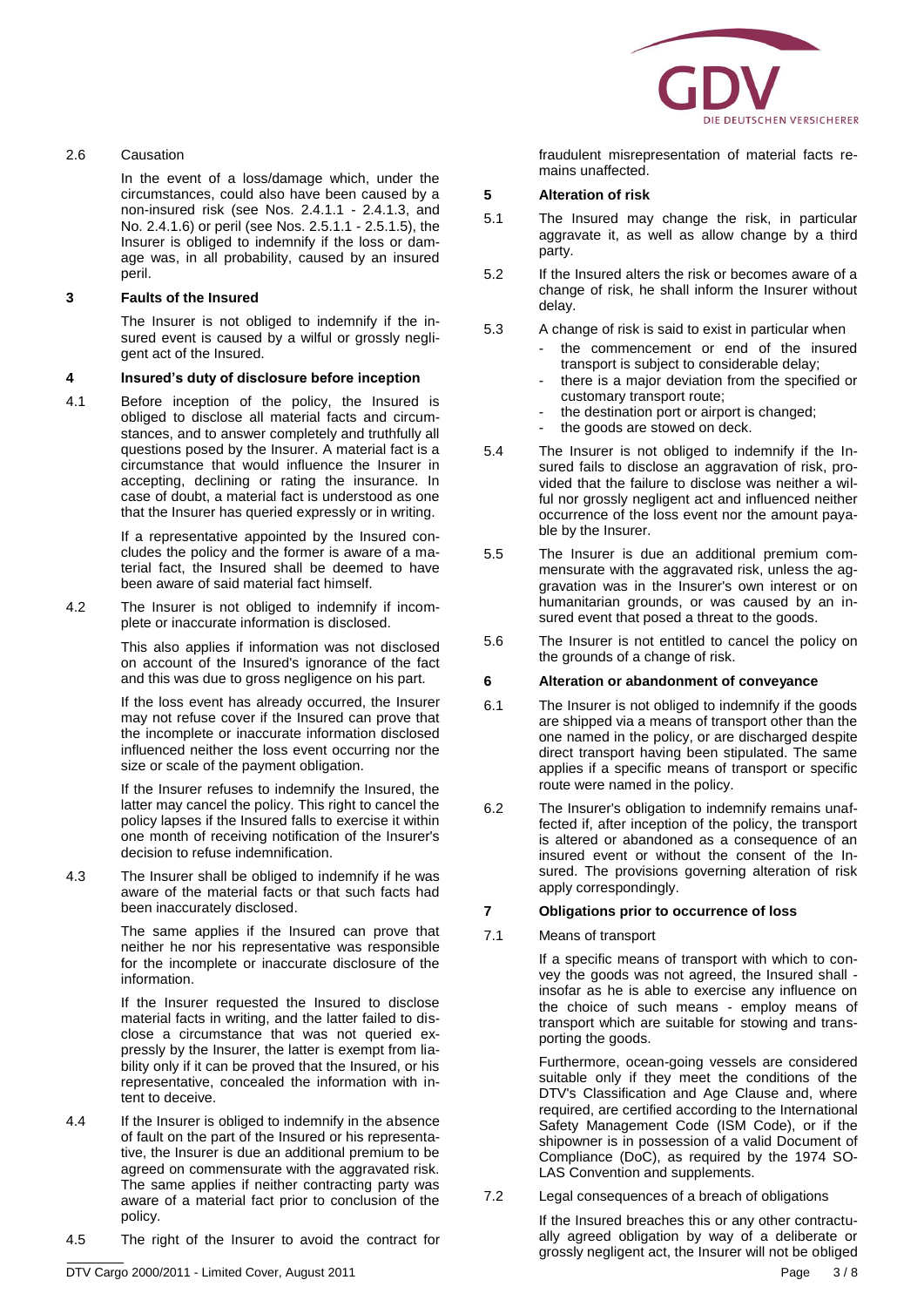

to indemnify unless the breach was not deemed to be the cause of the insured event or had no bearing on the scope of the indemnification.

If unsuitable means of transport are employed, the goods will still be covered if the Insured was unable to exercise any influence on the choice of such means, or he exercised the diligence of a prudent businessman when choosing the carrier or forwarding agent. Should th Insured become aware of the unsuitability of a means of transport, he shall notify the Insurer immediately and pay a reasonable additional premium to be agreed with the Insurer.

#### **8 Policy duration**

The policy provides cover from warehouse to warehouse, and

- 8.1 commences the moment the goods are removed for immediate transport - from the place of storage.
- 8.2 Depending on which occurs first, the cover terminates
- 8.2.1 the moment the goods arrive at the place of final delivery stipulated by the consignee;
- 8.2.2 the moment the goods are forwarded after discharge at the port or airport of destination to a place of delivery not named in the policy if this change aggravates the risk;
- 8.2.3 on expiry of ..... days after the goods have been discharged from the ocean-going vessel or aeroplane at the port or airport of destination. Provided the Insured's own interest is involved, the policy will not terminate at the end of the period agreed following discharge of the goods from the oceangoing vessel or aeroplane at the port or airport of destination - an insured peril delayed the insured voyage and the Insured reported the delay immediately. The Insurer is due a reasonable additional premium that is to be agreed;
- 8.2.4 if the goods are transported as per Incoterms FOB or CFR when stowed on board an ocean-going vessel;
- 8.2.5 if the goods are sold when an insured peril has occurred and when risk is passed;
- 8.2.6 upon expiry of the period agreed in No. 9.1 when goods are temporarily stored by order of the Insured.

#### **9 Storage**

- 9.1 If the goods need to be stored during the duration of the policy, cover is limited to ..... days per storage period.
- 9.2 For storage in the ordinary course of transit not by order of the Insured, cover extends beyond the period agreed in No. 9.1 above only if the Insured can prove that he had no knowledge of the storage period being exceeded or could not, according to sound commercial principles, influence the duration of storage.

The Insured shall notify the Insurer immediately upon becoming aware of the storage period having been exceeded. The Insurer is due a reasonable additional premium to be agreed.

If the goods are transported by sea or air, No. 8.2.3 applies on a supplementary basis.

9.3 The periods of storage stated in Nos. 9.1 - 9.2 include the day of arrival and the day of departure.

#### **10 Sum insured; insured value**

- 10.1 The sum insured should correspond to the insured value of the goods.
- 10.2 The insured value is the fair market value of the goods or, failing that, their market value at the place of departure at commencement of cover plus the cost of insurance, the costs incurred until the goods are delivered to the carrier, and the freight ultimately paid.
- 10.3 Interests as per No. 1.1.3 are covered by special arrangement only, and only if they are part of the sum insured or correspond to the insured value of the goods. They include anticipated profit for the buyer of 10 % of the insured value.
- 10.4 The provisions contained in No. 10.1 can be applied correspondingly to the separate insurance of other interests. No. 10.2 applies, in particular, to the insurance of increased value.
- 10.5 If the insured value has been fixed at an agreed value, the latter determines the insured value. The Insurer is, however, entitled to demand that the agreed value be lowered if it exceeds the real insured value by a substantial amount. If the sum insured is less than the agreed value, the Insurer shall indemnify - even when the agreed value has been lowered - only in the proportion the sum insured bears to the agreed value.

This provision applies accordingly to the insurance of other insurable interests.

## **11 Policy**

- 11.1 At the Insured's request, the Insurer is obliged to issue a signed certificate documenting the insurance contract (policy).
- 11.2 If a policy has been issued, the Insurer is not obliged to indemnify until presented with this policy. The payment to the holder of the policy discharges the Insurer from further liability.
- 11.3 If the policy is lost or destroyed, the Insurer is obliged to indemnify once the policy has been declared invalid, or security has been given; security by way of a guarantee is excluded. The same applies to the Insurer's obligation to issue a replacement policy, the cost of which is borne by the Insured.
- 11.4 The contents of the policy are regarded as approved by the Insured - without the legal consequences needing to be advised - if they are not contested immediately upon issue. The right of the Insured to contest such approval on account of an error remains unaffected.

#### **12 Premium**

- 12.1 The premium plus additional costs and insurance tax are due immediately upon conclusion of the insurance contract.
- 12.2 Payment is considered made in good time if it is effected immediately upon receipt of the insurance policy and/or the invoice.
- 12.3 If the Insured is responsible for not making the payment in good time, he will be regarded as having defaulted the moment he receives a written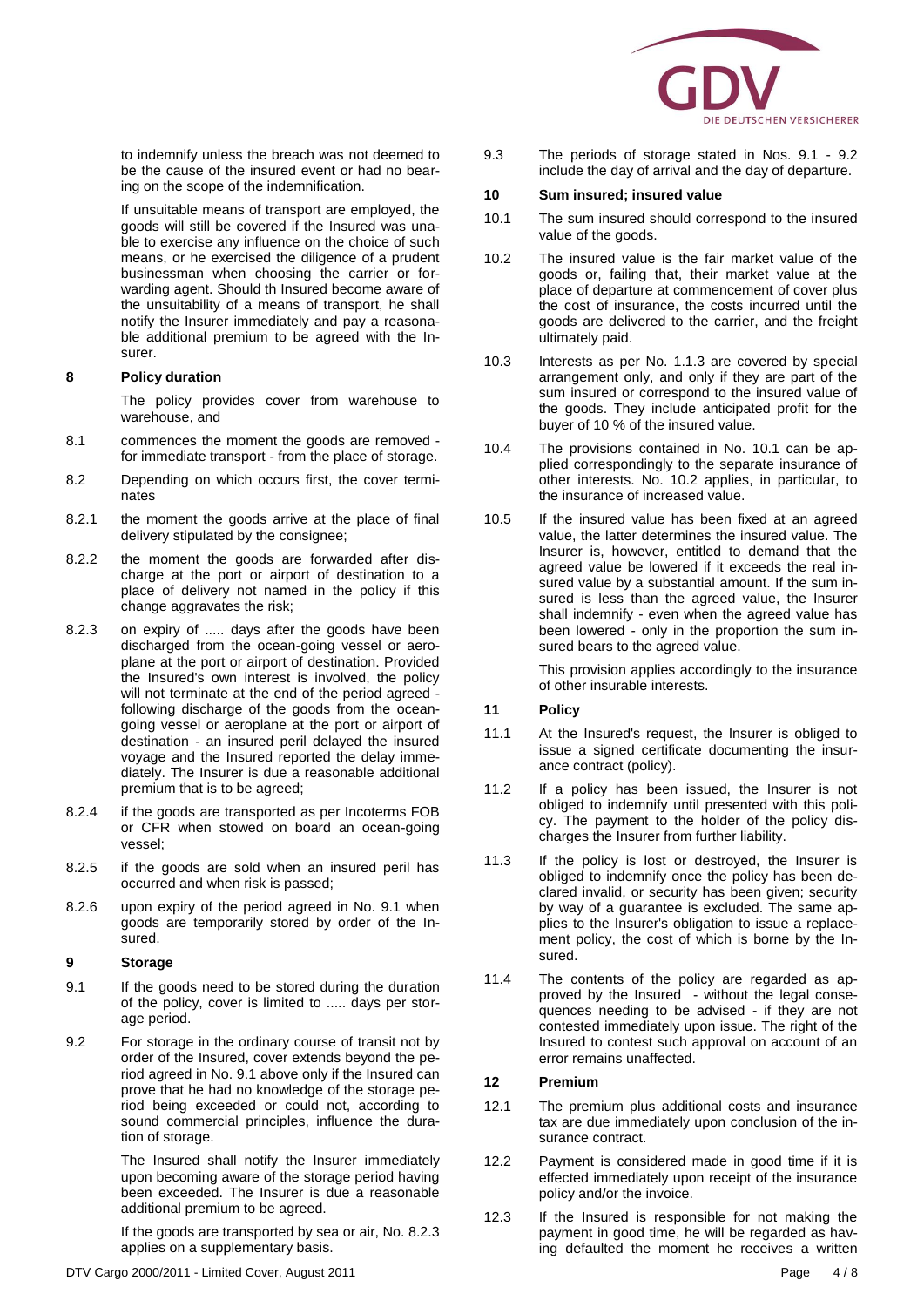

reminder. The Insurer makes a written request for the payment and set a deadline for payment of at least two weeks.

12.4 If the Insured is still in default after the two weeks have passed, the Insurer is released of his obligation to indemnify any insured event which occurs before the payment is made.

> The Insurer may cancel the insurance contract without notice if the Insured is still in default after a further two weeks. The Insurer is nevertheless entitled to payment of the agreed premium.

> The Insurer is not entitled to invoke the legal provisions contained in this section of the conditions until he has notified the Insured in writing.

#### **13 Insurance for account of another (to whom it may concern)**

13.1 The Insured may conclude the insurance policy in his own name on behalf of another with or without having to name the Assured in person (insurance for account of another).

> In the case of an insurance contract concluded "to whom it may concern" or if the contract leaves open the account for which the insurance cover is to apply, the provisions for insurance for account of another apply if it emerges that the interest of another is being insured.

13.2 The Assured is entitled to exercise his rights under the contract. However, only the Insured is entitled to request that the policy be handed over.

> Without the Insured consent, the Assured is not entitled to exercise his rights under the contract and to enforce these rights in a court of law unless he is in possession of the policy.

13.3 The Insured is entitled to exercise in his own name the contractual rights due to the Assured.

> If a policy has been issued, the Insured is not entitled to accept a payment and transfer the rights of the Assured unless he is in possession of the policy.

> The Insurer is not obliged to indemnify the Insured unless the latter can prove that the Assured has given his approval to the insurance.

- 13.4 The Insured is not obliged to surrender the policy to the Assured or - in the case of insolvency of the latter - to the receiver before he has been satisfied for claims he has on the Assured in respect of the subject matter insured. He is entitled to satisfy himself for such claims out of the insurance claim against the Insurer or out of the collected indemnity.
- 13.5 The Insurer may set off any claim he has on the Insured who effected the insurance against an insurance claim in so far as the Insurer's claim results from the insurance taken out by the Insured for the Assured.
- 13.6 The knowledge and conduct of the Assured is considered to be equivalent to the knowledge and conduct of the Insured.
- 13.6.1 Where the insurance was concluded without the knowledge of the Assured, it is of no avail whether or not he knew or ought to have known of the occurrence. The same applies if timely notification of

the Insured was either not possible or not feasible under the circumstances.

- 13.6.2 If the Insured concluded the contract without the Assured's consent and failed to notify the Insurer thereof, the Insurer is not obliged to accept a plea of ignorance in a claim against him.
- 13.7 The insurance may not be concluded for the benefit of ocean carriers, carriers, warehouse keepers and forwarding agents.

## **14 Sale of the insured property**

14.1 If the Insured sells the insured good, the purchaser shall take the place of the Insured in the rights and duties arising out of the insurancecontract for the duration of his ownership.

> The vendor and the purchaser shall be jointly and severally liable for the premium for the insurance period in force at the time the transfer took place.

> The Insurer shall be required to bear the consequences of the transfer only as of such time as he becomes aware of it.

- 14.2 If a policy has been issued, joint liability of the buyer for the payment of premiums and ancillary costs no longer apply. Once the policy has been issued, the Insurer cannot claim exemption from obligation to indemnify as per No. 12.4 on account of non-payment of premium unless the buyer knew or ought to have known the reason for this exemption.
- 14.3 If the compensation claim is assigned by way of a pledge, the provision contained in No. 14.2 Para. 2 applies in favour of the pledgee.
- 14.4 The Insurer is not entitled to cancel the policy on the grounds of the sale of the insured goods.
- 14.5 The Insured is not obliged to report the sale of the goods to the Insurer.
- 14.6 The purchaser is entitled to cancel the policy with immediate effect. This right to cancel the policy lapses if the purchaser falls to exercise it within one month of acquiring the goods or, if he was unaware of the existance of the policy, within one month of becoming aware of the policy.
- 14.7 If the policy is cancelled in accordance with No. 14.6 above, the vendor shall pay the premium, the purchaser bears no liability for the premium.

### **15 Provisions for the loss event**

15.1 Declaration of loss event

The Insured shall notify the Insurer immediately of any loss/damage.

15.2 Averting or minimising the loss/damage

In the event of a loss/damage, the Insured shall avert or minimise the damage as far as possible. He shall observe any instructions of the Insurer and shall request such instructions as far as circumstances allow.

- 15.3 Instructions of the Insurer or the surveyor
- 15.3.1 The Insured shall observe the instructions of the Insurer concerning the loss, consult immediately with the surveyor named in the policy or the insurance certificate in order to assess the damage, and submit the latter's survey report to the Insurer.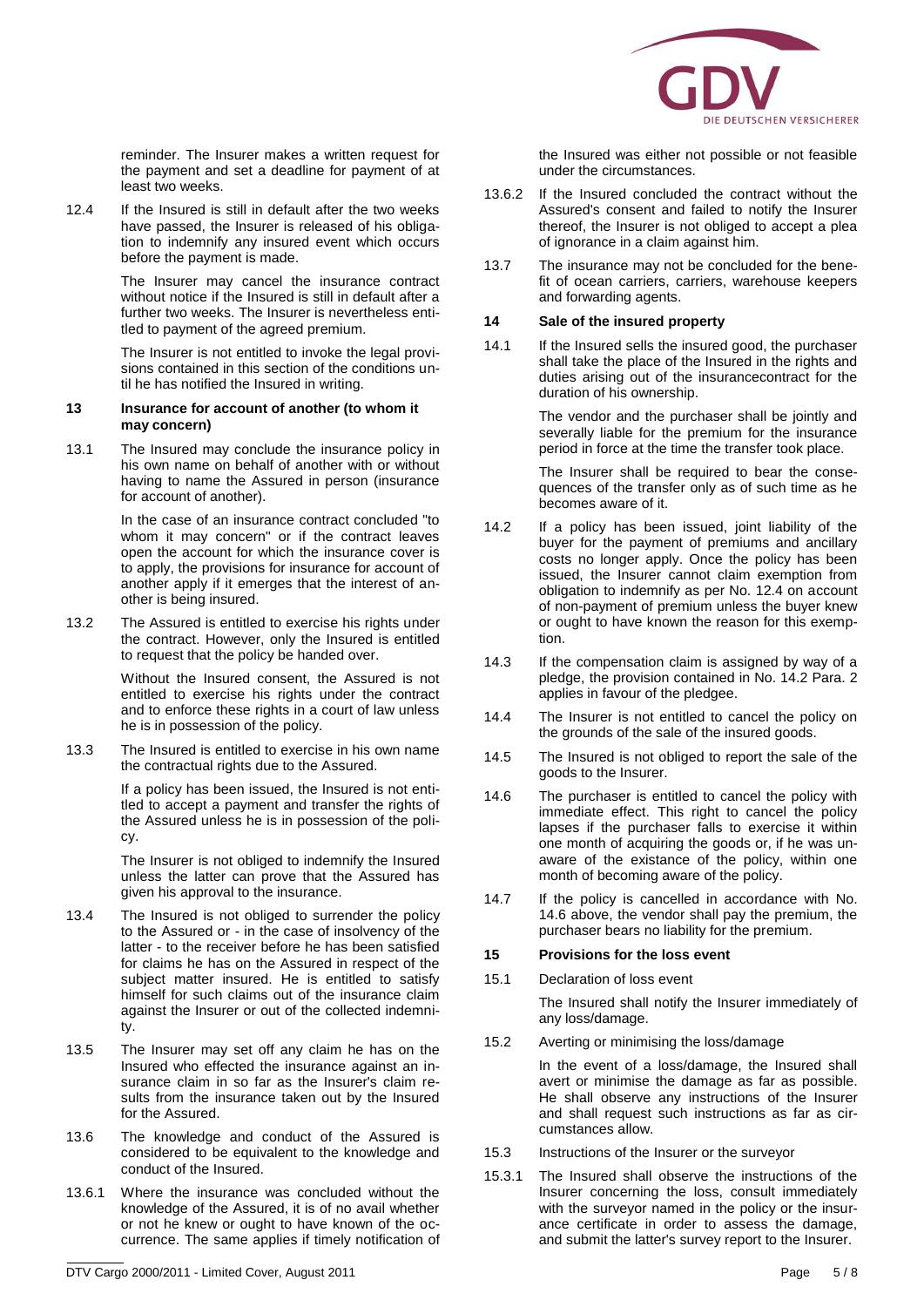

- 15.3.2 If there is good reason, the services of the nearest Lloyd's agent may be called upon in place of the surveyor named in the policy.
- 15.4 Disclosure of information

The Insured shall provide the Insurer with all information required to assess the insured loss or the extent of the indemnification due. He is obliged to procure and safeguard all evidence that may be of relevance to the later clarification of events leading up to the loss, or which are necessary for the assertion of claims of recourse.

15.5 Legal consequences of a breach of obligations

If the Insured fails, either wilfully or through gross negligence, to meet any of the obligations stated in Nos. 15.2 - 15.4 above, the Insurer is released from his obligation to indemnify without the need to separately explain the legal consequences of such a breach to the Insured. The Insurer shall remain to indemnify provided that the breach of obligation had no influence on the determination of the insured event or on the determination or the scale of the indemnity payable by the Insurer.

15.6 Right of subrogation

In the event of a loss, the Insured shall safeguard the right of recourse against third parties who are or might be liable for the loss, as well as assist the Insurer in the recourse proceedings.

If the insured breaches this duty either wilfully or through gross negligence, the Insureris released from his obligation to indemnify if he is unable to claim compensation from the third party.

#### **16 Lodgement of claims; forfeiture of right to compensation**

- 16.1 The Insured shall claim for an insured loss within fifteen months of termination of the covered risk and, if the means of transport has disappeared presumed lost, before expiry of the period of presumptive loss. The postmark shall evidence adherence to the time limit.
- 16.2 The Insured shall forfeit his right to compensation if the claim is not made in good time.

#### **17 Indemnification**

17.1 Loss of goods

If the goods are lost either totally or in part, if they are no longer available and there is no prospect of return, or if - in the opinion of an expert - the original state of the goods has been destroyed, the Insured is entitled to claim the share of the sum insured assigned to the goods minus the value of salvaged goods.

17.2 Disappearance

If both the goods and the means of transport have disappeared, the Insurer indemnifies the Insured for total loss unless it can be assumed with all probability that the loss was caused by an uninsured risk. The means of transport are presumed lost 60 days after the expected date of arrival (30 days for journeys within Europe) and no news has been received by the time the claim is made. If communication links are interrupted owing to war, hostile events, civil war or civil commotion, the time period is extended in accordance with the circumstances up to a maximum of 6 months.

- 17.3 Damage to goods
- 17.3.1 If all or part of the goods are damaged, their fair market value or, failing that, the market value they would have had at the place of discharge had the loss not occurred (sound value) and their damaged value shall be determined. The indemnification due bears the same proportion to the sum insured as the gross damaged value bears to the gross sound value.
- 17.3.2 Immediately upon notification of the facts material to the extent of claim, the Insurer may request the damaged value to be determined by private sale or public auction. In this case, the gross proceeds from the sale take the place of the damaged value. If the conditions of sale require the seller to deliver in advance, the Insurer guarantees the payment of the purchase price, provided he has agreed to the terms of sale.
- 17.4 Repair/replacement
- 17.4.1 In the event of damage to or loss of part of the goods, the Insured may, in lieu of part of the insured value, claim compensation for the necessary costs incurred at the time of loss of repairing or replacing the damaged or lost goods.
- 17.4.2 In the event of damage to or loss of goods that form part of an insured entity, the Insurer indemnifies for total loss if repair or replacement is either impossible or inexpedient. Any residual value is taken into account.
- 17.4.3 The Insurer reimburses without deductible "new for old" the necessary costs at the time the loss was noted of repairing or replacing used machines, devices, equipment, vehicles and their components. If the current value of the above equipment amounts to less than 40 % of its new value, the reimbursement payable shall not exceed the current value.
- 17.5 Underinsurance

If the sum insured is less than the insured value, the Insurer is liable for the loss and expenses only in the proportion of the insured amount to the insured value.

- 17.6 Sale of goods before termination of the insured transport
- 17.6.1 After inception of the policy, if the transport is abandoned or is not completed for any reason and the Insurer is still obliged to indemnify, the latter is entitled to request the Insured to sell the goods with his assistance by private sale or public auction if the goods could not be forwarded at reasonable cost or within an agreed period of time. If the Insurer requests that the goods be sold, the sale takes place immediately.
- 17.6.2 In the event of a sale, the Insured can demand reimbursement of the difference between the sum insured and the proceeds from the sale. The same applies if the goods in transit have to be sold as a result of a loss claimed against the Insurer.
- 17.6.3 If the conditions of sale require the seller to pay/deliver in advance, the Insurer guarantees the payment of the purchase price, provided he has agreed to the terms of sale.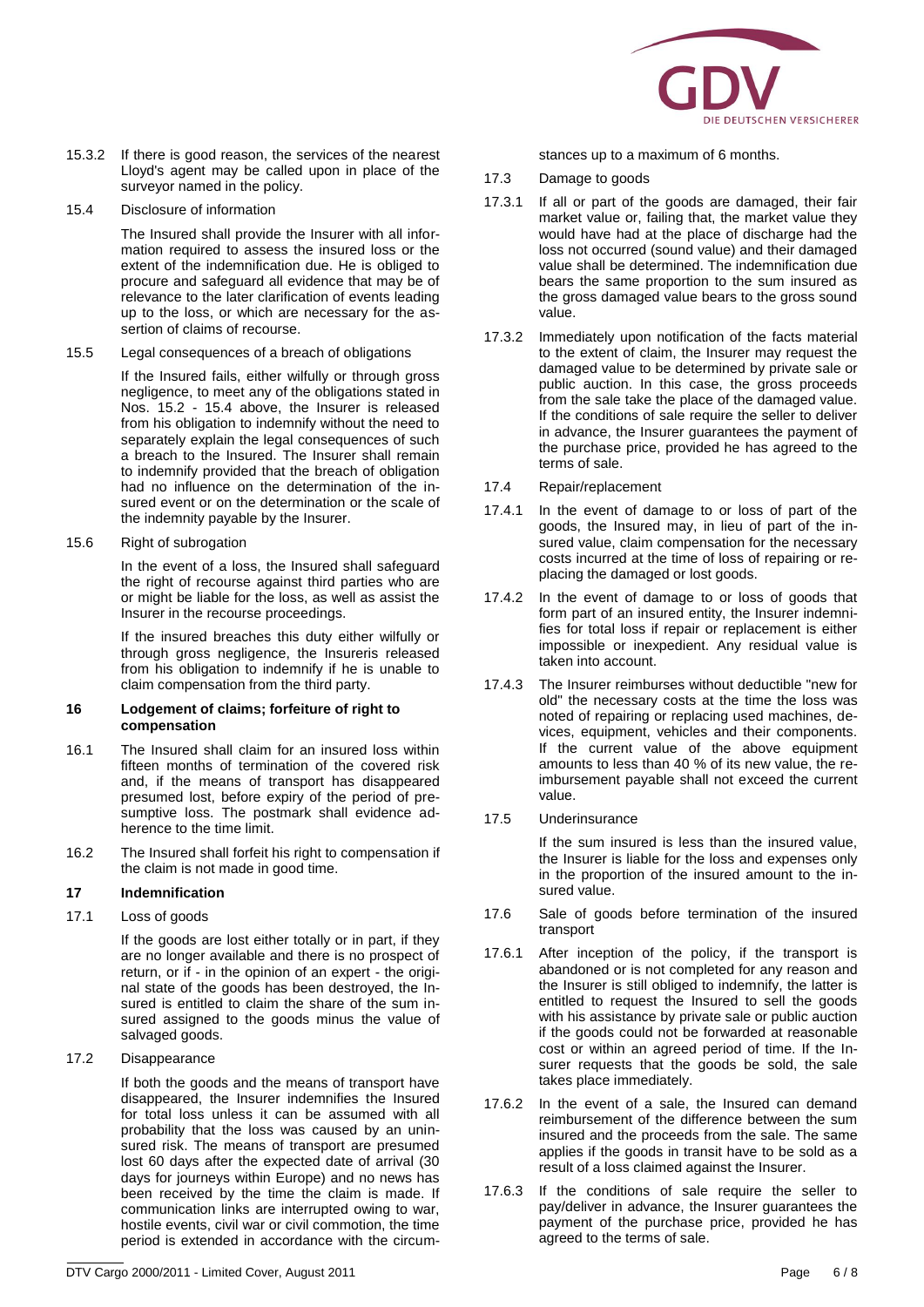

#### 17.7 Non-materialisation of interest; saved costs

If an insured interest or anticipated profit, increased value, customs duty or freight or other costs do not materialise when the loss occurs, the corresponding part of the sum insured is ignored when determining the extent of the loss. The same applies to any costs saved on account of a loss event having occurred.

17.8 Other recoveries

Any other recoveries received by the Insured in respect of a loss are set off by the Insurer against the indemnification payable.

#### **18 Subrogation**

- 18.1 If the Insured requests payment of the sum insured, the Insurer may decide whether or not the rights to the goods or the title to the insured goods shall transfer to him upon payment of the sum. This right applies only if exercised immediately by the Insurer upon notification of the circumstances of the loss event.
- 18.2 If the Insurer elects subrogation, the Insured is obliged to minimise the loss if the Insurer himself is unable to do so. The Insured is obliged to disclose all information required to assert the rights, furnish or make available any probative documents, as well as assist the Insurer in recovering and evaluating the goods. The Insurer bears the relevant costs and advance these upon request. The Insured receives that part of the net proceeds from the sale that exceeds the sum insured.
- 18.3 If the Insurer does not choose subrogation**,** the Insured pays the Insurer either the fair market value of the recovered goods or the net proceeds from the sale.
- 18.4 Subrogation of claims against a third party and the Insurer's rights to abandonment remain unaffected.

#### **19 Abandonment by the Insurer**

- 19.1 The Insurer is, in the event of an insured loss, entitled to discharge himself from all further liabilities by payment of the sum insured.
- 19.2 Notwithstanding any discharge of liability, the Insurer nonetheless remains obliged to indemnify the Insured for costs of averting or minimising the loss or in repairing or replacing the insured object, properly incurred before he was notified of the Insurer's intention to discharge himself from liability by payment of the sum insured. This also includes insured costs, which the Insured has undertaken to pay.
- 19.3 The Insurer's right to discharge himself from liability by payment of the sum insured ceases if the Insured fails to receive notification of this intent within one week of the Insurer becoming aware of the loss event and its direct consequences.
- 19.4 Payment of the sum insured does not earn the Insurer rights to the insured objects.

#### **20 Experts' procedure**

If the cause or extent of the loss is disputed, either party is entitled to request their ascertainment by an expert.

20.1 In this case, each party nominates an expert without delay. Upon naming an expert, each party is

entitled to request the other in writing to do the same. If the second expert is not named within four weeks of receipt of the written request, the requesting party is entitled to have the expert named by the Chamber of Industry & Commerce (alternatively by the Consulate General of the Federal Republic of Germany) of the district in which the goods are currently located.

- 20.2 Before the survey begins, the two experts appoint a third party as a representative. If the parties cannot agree on a choice of representative, either or both parties can request that the representative be appointed by the Chamber of Industry & Commerce (alternatively by the Consulate General of the Federal Republic of Germany) of the district in which the goods are currently located.
- 20.3 The reports produced by the experts contain all information which, depending on the task at hand, is required to determine the cause of the loss and to assess the extent of the indemnification due.
- 20.4 The experts present each party with their findings simultaneously. If the findings diverge, the Insurer forwards the reports to the representative without delay. The representative then settles the disputed issues within the bounds of the findings made by the experts and present both parties with his decision at the same time.
- 20.5 Each party assumes the costs of his own expert. Each party pays half the costs of the representative. This applies even if the two parties agree mutually on an experts procedure. If the Insurer requested the procedure, he bears the entire costs of the proceedings.
- 20.6 The findings of the experts or of the representative are binding unless it is obvious that they deviate substantially from the facts of the case.
- 20.7 If the experts or the representative are unable or unwilling to produce findings, or if they delay proceedings unduly, different experts shall be appointed.

## **21 Limits of liability**

- 21.1 The Insurer's liability for losses occurring during the duration of the insurance is limited to the sum insured.
- 21.2 No. 21.1 applies equally to any subsequent loss event. If payments have been made to cover repairs or replacement, or expenses and costs as per Nos. 2.3.1.1 and 2.3.1.2 have been incurred, or if the Insured has become obliged to pay expenses of this kind, the sum insured is not reduced by the amount of such payments and obligations.
- 21.3 This does not affect No. 2.3.3 above.

#### **22 Due date/payment of indemnity**

- 22.1 The Insurer is obliged to indemnify within two weeks of the final assessment of the loss. If the size of the indemnity payment could not be finalised within a month of the loss being reported, the Insured is entitled to demand part payment of the minimum amount likely under the circumstances.
- 22.2 The date on which the right to part payment arises is deferred by the length of time by which ascertainment of the insured event and the extent of the Insurer's obligation were delayed, if this delay was